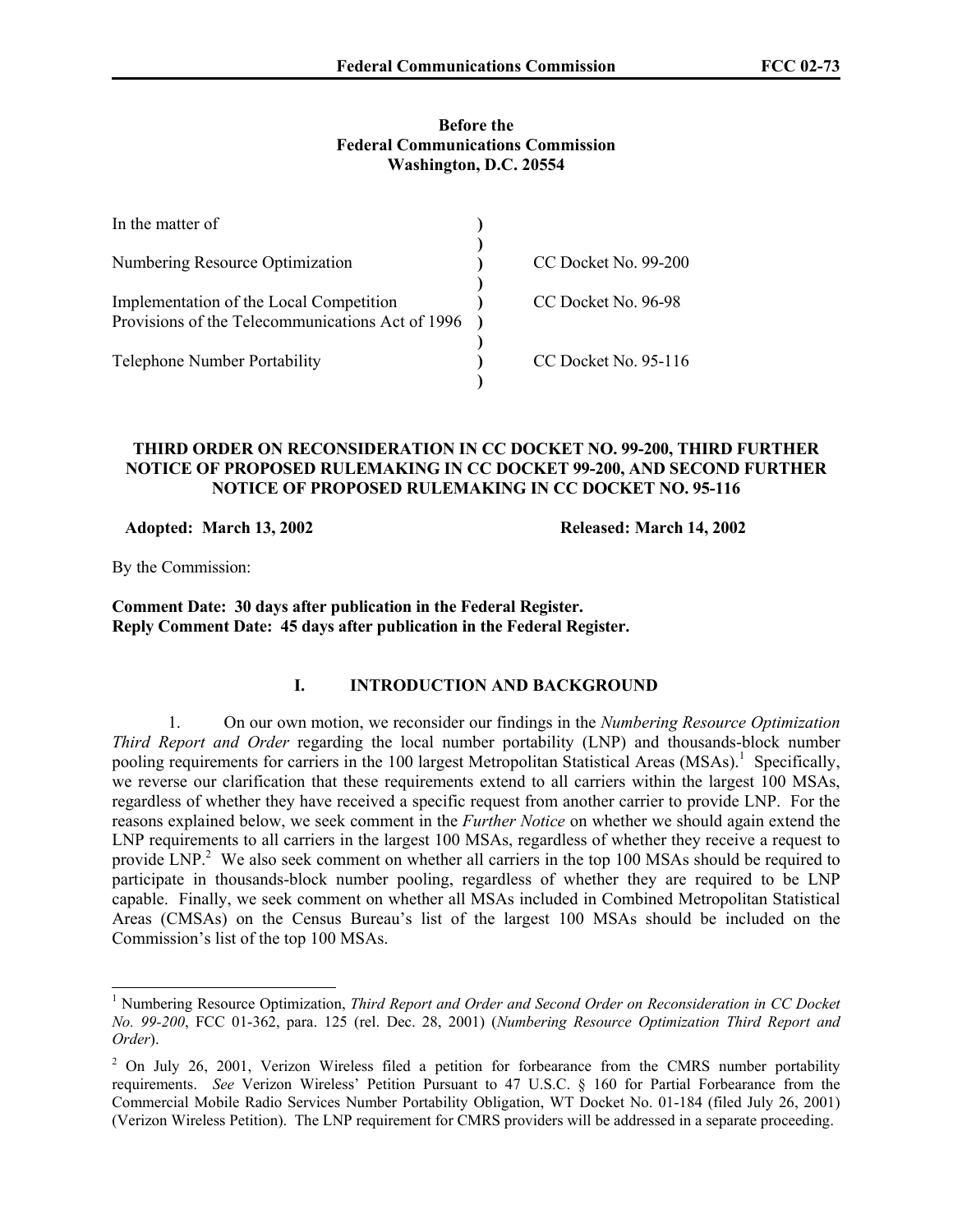2. The Commission determined in the *Number Portability First Report and Order* that local exchange carriers (LECs) and certain broadband Commercial Mobile Radio Service (CMRS) providers operating in the 100 largest MSAs must offer long-term LNP, according to a phased deployment schedule.<sup>3</sup> In response to petitions for reconsideration and clarification, the Commission adopted the *Number Portability First Order on Reconsideration*, addressing a number of issues raised by parties.4 Specifically, the Commission reexamined the LNP implementation schedule and determined that it was reasonable to focus initial efforts on implementing LNP in areas where competing carriers plan to enter, concluding that carriers need only deploy LNP in accordance with the deployment schedule in switches within the largest 100 MSAs for which another carrier has made a specific request for the provision of  $LNP.<sup>5</sup>$ 

3. The *Numbering Resource Optimization First Report and Order* also stated that implementation of thousands-block number pooling is essential to extending the life of the North American Numbering Plan by making the assignment and use of central office, or NXX codes more efficient.<sup>6</sup> The Commission also mandated participation in national pooling by all carriers that are currently required to be LNP-capable, either because they provide service in one of the largest 100 MSAs, or pursuant to a request from another carrier, and directed that thousands-block number pooling be deployed first in NPAs that are located within the 100 largest MSAs.<sup>7</sup> The Commission also concluded that delaying the implementation of national pooling until all carriers are required to be LNP-capable would needlessly prolong the inefficiencies resulting from the current number allocation system.<sup>8</sup>

## **II. ORDER ON RECONSIDERATION**

4. In the *Numbering Resource Optimization Third Report and Order*, the Commission extended LNP and thousands-block number pooling requirements to all carriers in the largest 100 MSAs, and gave non-compliant carriers six months from the effective date of the order to deploy LNP.<sup>9</sup> This decision was driven by questions raised when certain state commissions began implementing thousandsblock number pooling trials and discovered that some LECs had not deployed LNP in some of the largest 100 MSAs.<sup>10</sup> Apparently, some carriers and state commissions differed on the current status of the LNP requirements. Specifically, they were not sure whether LNP is required for all carriers within the 100 largest MSAs, or only for those carriers that receive a request from a competing carrier. Thus, we sought to clarify the issue.

 3 Telephone Number Portability, CC Docket No. 95-116, *First Report and Order and Further Notice of Proposed Rulemaking*, 11 FCC Rcd 8352 (1996) (*Number Portability First Report and Order*). Long term number portability refers to the provision of number portability in a manner that complies with the performance criteria set forth in section 52.23 of the Commission's rules. 47 C.F.R. § 52.23.

<sup>4</sup> Telephone Number Portability, CC Docket 95-116, *First Memorandum Opinion and Order on Reconsideration*, 12 FCC Rcd 7236 (1997) (*Number Portability First Order on Reconsideration*).

<sup>5</sup> *Number Portability First Order on Reconsideration*, 12 FCC Rcd at 7272-73. The Commission also stated that permitting carriers to specify those switches within the 100 largest MSAs would help carriers focus their resources on areas where competition is the greatest. *Id*. at 7277.

<sup>6</sup> Numbering Resource Optimization, *Report and Order and Further Notice of Proposed Rulemaking*, CC Docket No. 99-200, 15 FCC Rcd 7574, 7627 (2000) (*Numbering Resource Optimization First Report and Order*).

<sup>7</sup> *Numbering Resource Optimization First Report and Order*, 15 FCC Rcd at 7627. Thousand-block number pooling uses the same location routing number (LRN) architecture that supports LNP.

<sup>8</sup> *Id*. at 7628.

<sup>9</sup> *Numbering Resource Optimization Third Report and Order* at para. 125.

<sup>10</sup> *See* California Further Comments to *Numbering Resource Optimization Second Report and Order* at 17.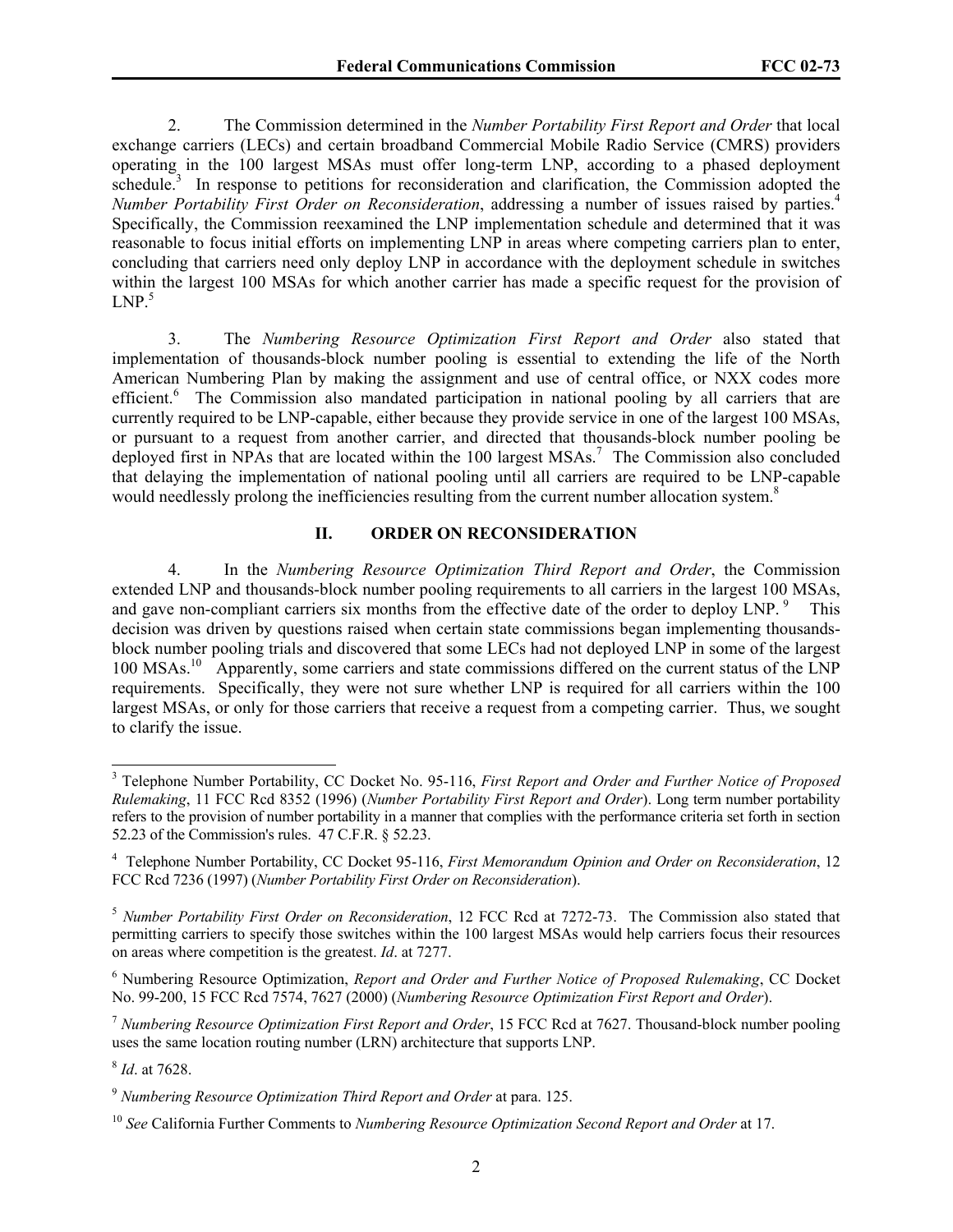5. In attempting to clarify the issue, however, we reversed the decision on LNP deployment reached by the Commission in the *Number Portability First Order on Reconsideration* without providing an adequate opportunity for comment on this specific issue. We now reverse this clarification and provide interested parties an opportunity to comment on whether carriers should be required to deploy LNP and participate in thousands-block number pooling in the 100 largest MSAs, regardless of whether they have received a specific request to provide LNP from another carrier.

#### **III. FURTHER NOTICE OF PROPOSED RULEMAKING**

6. *Number Portability*. Reasoning that the deployment schedule should be modified to allow carriers to focus their resources on areas where competition is the greatest, the Commission in the *Number Portability First Order on Reconsideration* determined that that carriers need only provide LNP in switches for which another carrier has made a specific request for the provision of  $\text{LNP}$ .<sup>11</sup> Initial deployment in accordance with the schedule modified in that order has been completed. Thus, we now reexamine whether the benefits of widespread LNP deployment warrant a change in policy.

7. Upon initially requiring all local exchange carriers and covered CMRS carriers to provide number portability in the largest 100 MSAs, the Commission found that number portability contributes to the development of competition among alternative providers by, among other things, allowing customers to respond to price and service changes without changing their telephone numbers.<sup>12</sup> LNP also can enable carriers to alleviate number shortages by implementing code sharing and other mechanisms to transfer unused numbers among carriers that need numbering resources. These benefits weigh in favor of a requirement that all local exchange carriers and covered CMRS carriers in the top 100 MSAs be LNPcapable, regardless of whether they receive a request from a competing carrier.<sup>13</sup> Similarly, these benefits indicate that carriers entering markets in the largest 100 MSAs should be required to be LNPcapable upon entry. $14$ 

8. We seek comment on whether these benefits to competition and numbering resource optimization warrant a reinstatement of the original LNP requirement for all local exchange carriers and covered CMRS carriers in the largest 100 MSAs. We also seek comment on whether certain small carriers that have switches either within the largest 100 MSAs or in areas adjoining the largest 100 MSAs, but provide service to no or few customers within the MSA, should be exempt from the LNP requirement because they are not likely to receive a request for LNP.<sup>15</sup>

<sup>&</sup>lt;sup>11</sup> *Number Portability First Order on Reconsideration*, 12 FCC Rcd at 7273.

<sup>&</sup>lt;sup>12</sup> *Number Portability First Report and Order*, 11 FCC Rcd at 8368. Other competitive benefits cited by the Commission include lower local telephone service prices. The Commission also stated that a lack of number portability would likely deter entry by competitive providers of local service because of the value customers place on retaining their telephone numbers. *Id.*

<sup>13</sup> Covered CMRS carriers have been granted permission to defer LNP deployment until November 24, 2002. *See*  Cellular Telecommunications Industry Association's Petition for Forbearance From Commercial Mobile Radio Services Number Portability Obligation; Telephone Number Portability, CC Docket No. 95-116, *Memorandum Opinion and Order,* 14 FCC Rcd 3092, 3093 (1999) (*CTIA Forbearance Order*).

<sup>&</sup>lt;sup>14</sup> We also would retain the current requirement that carriers outside of the largest 100 MSAs become LNP capable within six months of receiving a request from a competing carrier. *Number Portability First Report and Order*, 11 FCC Rcd at 8394.

<sup>&</sup>lt;sup>15</sup> We note, however, that the Commission recently recognized that customers of small carriers in areas adjoining the 100 largest MSAs that participate in extended area service (EAS) arrangements receive the direct benefits of number portability. Telephone Number Portability, *Memorandum Opinion and Order on Reconsideration and Order on Application for Review*, FCC 02-16, para. 55 (rel. Feb. 15, 2002).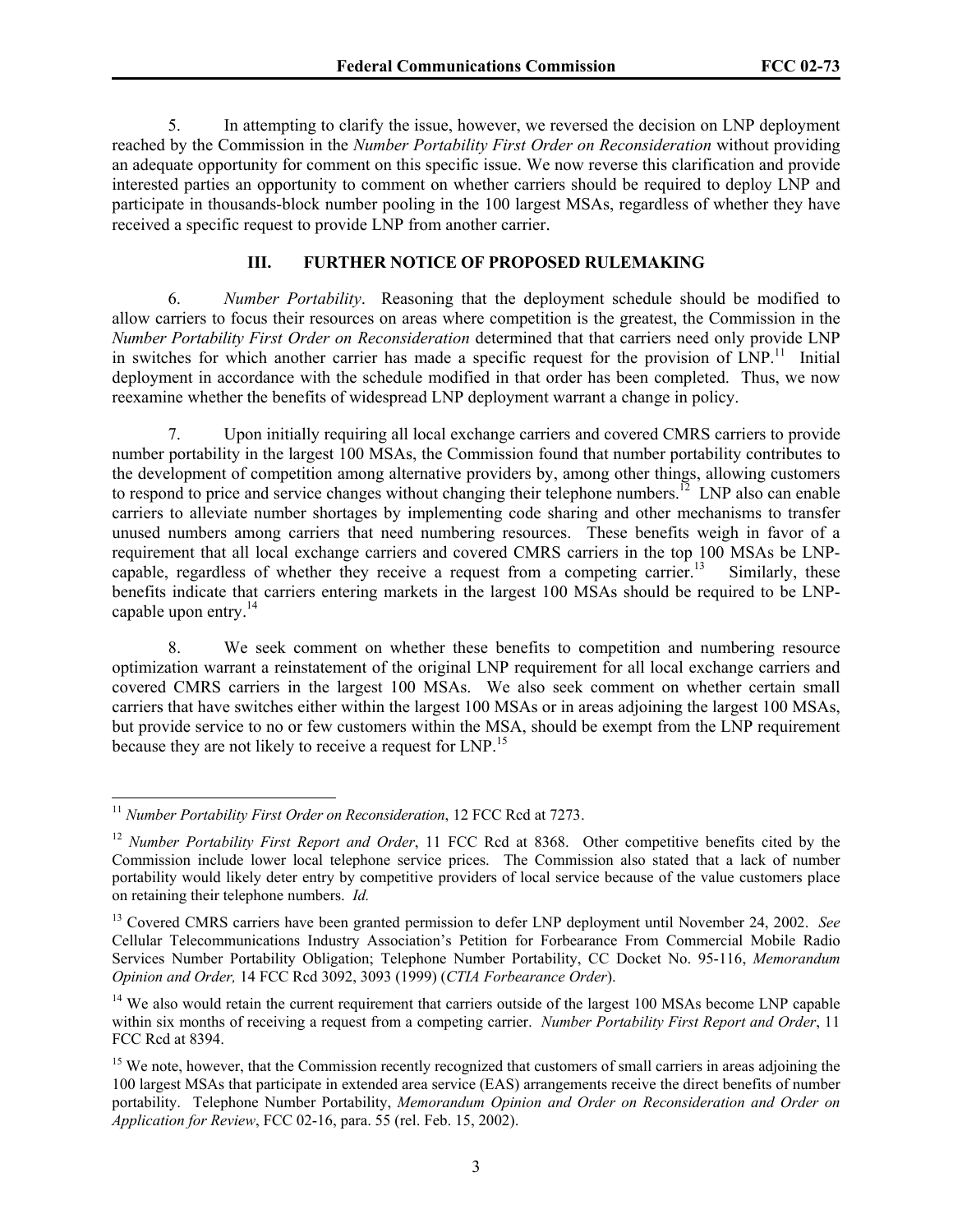9. *Thousands-Block Number Pooling*. We also seek comment on whether all carriers within the largest 100 MSAs should be required to participate in thousands-block number pooling, regardless of whether they are capable of providing LNP or whether they have received a request to provide LNP in a particular switch.<sup>16</sup> Initially, the Commission linked the pooling requirement to the LNP requirement because it was widely accepted that carriers without LNP capability could not participate in pooling.<sup>17</sup> Recently, however, carriers have represented to the Commission that the underlying local routing number (LRN) architecture is necessary for pooling, but full LNP capability is not necessary for pooling.18 The Commission has stated that numbering optimization measures, such as thousands-block number pooling, provide the greatest benefits when participation is maximized.<sup>19</sup> In addition, the Commission also stated that thousands-block number pooling is a valuable mechanism to remedy the inefficient allocation and use of numbering resources.<sup>20</sup> We continue to believe that numbering optimization measures, such as thousands-block number pooling, provide the greatest benefits when participation is maximized. In addition, we continue to believe that the industry and consumers are best served by national numbering resource optimization standards implemented consistently and in a competitively neutral manner across the nation. Thus, we tentatively conclude that expanding the pooling requirement to all carriers without regard to whether they are required to provide number portability will promote further numbering resource optimization, and seek comment on this tentative conclusion. We also seek comment on whether certain small carriers, or classes of carriers that utilize numbering resources, should be exempt from the pooling requirements.

10. *Largest 100 MSAs.* In the *Numbering Resource Optimization Third Report and Order*, we clarified that the "largest 100 MSAs" include those MSAs identified in the *LNP First Report and Order*<sup>21</sup> as well as those areas included on any subsequent list of the largest 100 MSAs.<sup>22</sup> The most recent U.S. Census list for the year 2000 includes areas referred to as combined MSAs, or CMSAs. CMSAs include and combine the populations of several MSAs, some of which would not otherwise be included as a largest MSA.<sup>23</sup> The Commission has focused on LNP and pooling efforts in the largest MSAs because those are the areas most likely to have competitive markets that would benefit from these measures. Conversely, we have not required carriers to provide LNP or to participate in pooling in less populous areas because the full benefits of these measures would not likely be realized in areas without sufficient competition. We believe this policy remains intact, and question whether those areas on the largest 100 MSAs list only because they have been combined with other MSAs into CMSAs are sufficiently competitive to be subject to the LNP and pooling requirements. We therefore seek comment on whether to require carriers in such MSAs to provide LNP and participate in thousands-block number pooling. Comments should address whether requiring LNP and pooling in these additional MSAs will further our pro-competition and numbering resource optimization goals. We also seek comment on whether, in the alternative, to give state commissions authority to require LNP and pooling in these additional MSAs. Commenters should address what factors states must consider (e.g., the number of competing service providers in the MSA), whether certain criteria must be met, and whether any such authority should be

<sup>16</sup> This requirement would not extend to paging carriers. In the *Numbering Resource Optimization Third Report and Order*, the Commission declined to extend pooling requirement to paging carriers. *See Numbering Resource Optimization Third Report and Order* at para. 16.

<sup>17</sup> *See, e.g.*, *CTIA Forbearance Order*, 14 FCC Rcd at 3096-97.

<sup>18</sup> *See* Verizon Wireless Petition at 3-4, 9-12.

<sup>19</sup> *Numbering Resource Optimization First Report and Order*, 15 FCC Rcd at 7624.

<sup>20</sup> *Id*. at 7625

<sup>21</sup> *Number Portability First Report and Order*, 11 FCC Rcd at Appendix D.

<sup>22</sup> *Numbering Resource Optimization Third Report and Order* at paras. 123-24.

<sup>23</sup> *See* 2000 U.S. Census, available at http://www.census.gov/population/cen2000/phc-t3/tab03.pdf.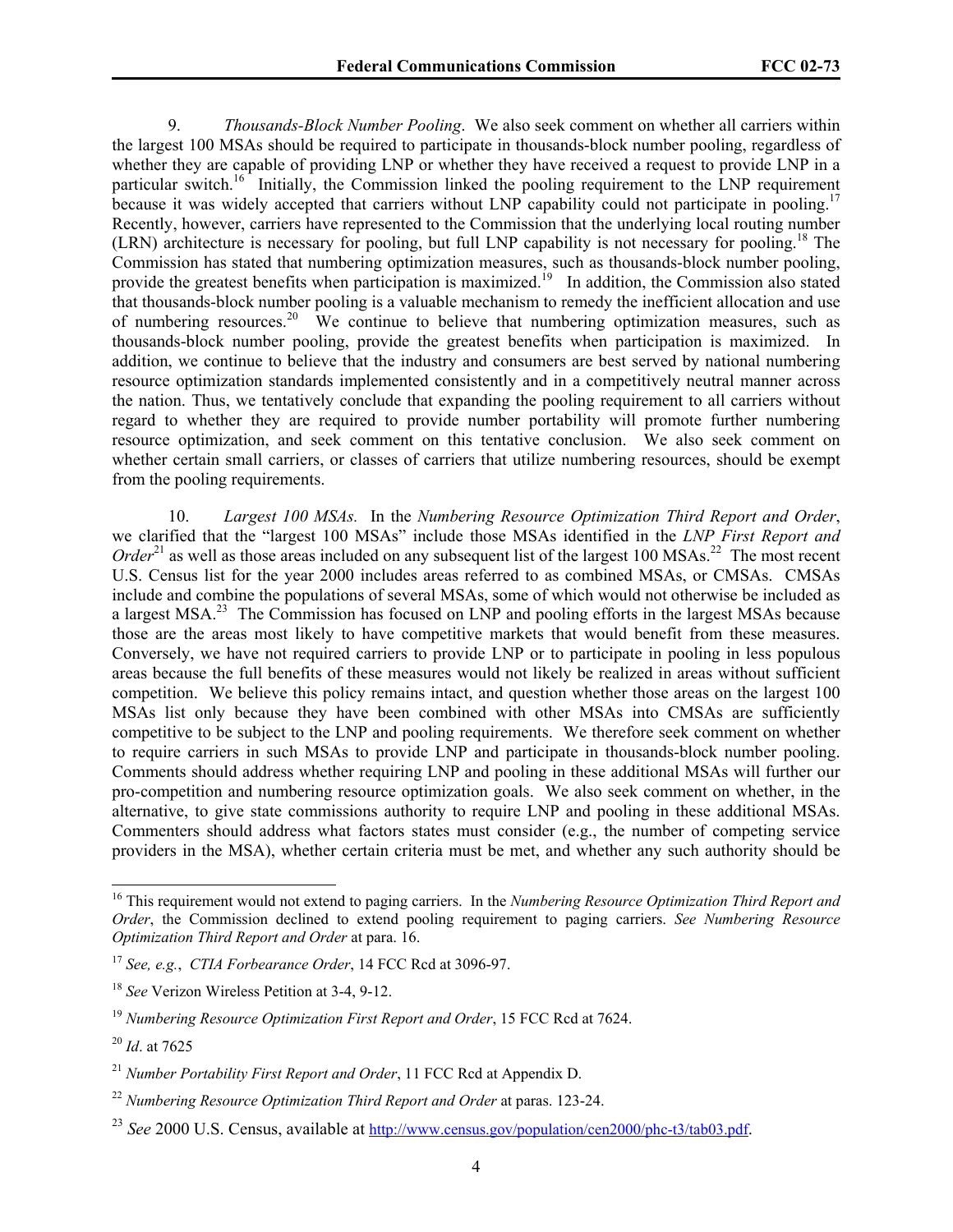subject to Commission approval on a case-by-case basis. In addition, commenters should address whether small or rural carriers should be able to opt out of participation in such MSAs upon a showing that there are no competing carriers in the applicable geographic area.

## **IV. PROCEDURAL MATTERS**

## *A. Ex Parte Presentation*

11. This is a non-restricted notice and comment rulemaking proceeding. *Ex parte* presentations are permitted, except during the Sunshine Agenda period, provided that they are disclosed as provided in the Commission's rules. *See generally* 47 C.F.R. §§ 1.1202, 1.1203, and 1.1206(a) (1994). Submissions are also limited as discussed in the sections below.

# **B. Initial Regulatory Flexibility Analysis**

12. As required by the Regulatory Flexibility Act of 1980, as amended, (RFA),<sup>24</sup> the Commission has prepared this present Initial Regulatory Flexibility Analysis (IRFA) of the possible significant economic impact on a substantial number of small entities by the policies and rules proposed in this *Further Notice of Proposed Rulemaking* (*Further Notice*). Written public comments are requested on this IRFA. Comments must be identified as responses to the IRFA and must be filed by the deadlines for comments on the *Further Notice* provided *infra* in paragraph 26. The Commission will send a copy of the *Further Notice*, including this IRFA, to the Chief Counsel for Advocacy of the Small Business Administration.25 In addition, the *Further Notice* and IRFA (or summaries thereof) will be published in the Federal Register.<sup>26</sup>

# **1. Need for, and Objectives of, the Proposed Rules**

13. The Commission is issuing this *Third Further Notice of Proposed Rulemaking in CC Docket 99-200, and Second Further Notice of Proposed Rulemaking in CC Docket No 95-116* (*Further Notice*) to seek further comment on whether we should again extend the LNP requirements to all carriers in the largest 100 MSAs, regardless of whether they receive a request to provide LNP. We also seek comment on whether all carriers in the top 100 MSAs should be required to participate in thousands-block number pooling, regardless of whether they are required to be LNP capable. Finally, we seek comment on whether all MSAs included in CMSAs on the Census Bureau's list of the largest 100 MSAs should be included on the Commission's list of the top 100 MSAs. Receiving comment on such matters will help us promote our goal of implementing number portability effectively and efficiently.

# **2. Legal Basis**

14. The authority for actions proposed in this *Further Notice* may be found in Section 52.23 of the Commission's Rules, 47 CFR § 52.23, and in sections 1, 3, 4, 201-201, 251 of the Communications Act of 1934, as amended, 47 U.S.C. §§ 151, 153, 154, 201-205, and 251.

## **3. Description and Estimate of the Number of Small Entities To Which the Proposed Rules Will Apply**

15. The RFA directs agencies to provide a description of, and, where feasible, an estimate of

<sup>24</sup> *See* 5 U.S.C. § 603. The RFA, *see* 5 U.S.C. § 601*-*612, has been amended by the Small Business Regulatory Enforcement Fairness Act of 1996 (SBREFA), Pub. L. No. 104-121, Title II, 110 Stat. 857 (1996).

<sup>25</sup> *See* 5 U.S.C. § 603(a).

<sup>26</sup> *See id*.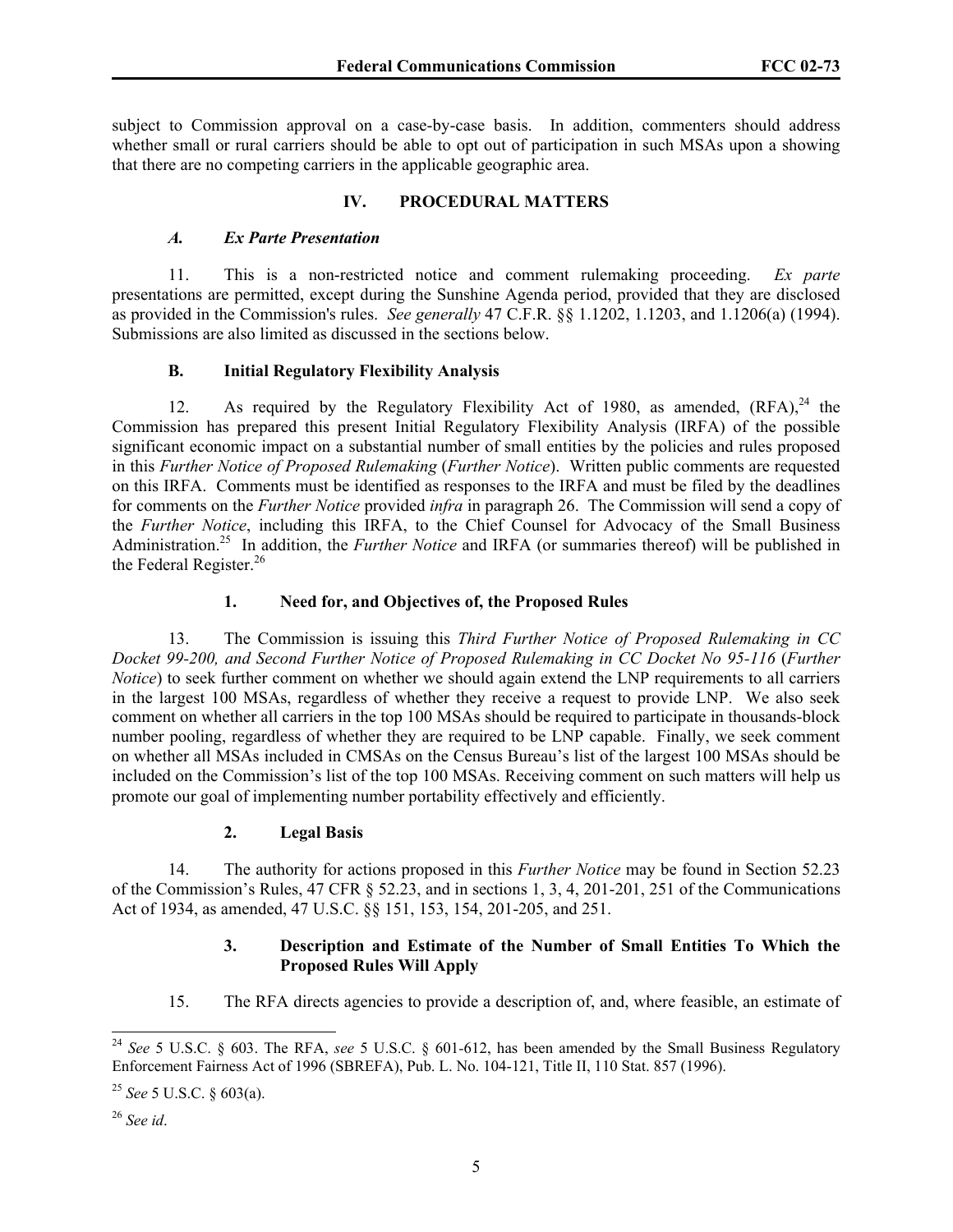the number of small entities that may be affected by the rules adopted herein.<sup>27</sup> The RFA defines the term "small entity" as having the same meaning as the terms "small business," "small organization," and "small governmental jurisdiction."<sup>28</sup> The term "small business" has the same meaning as the term "small" business concern" under the Small Business Act, unless the Commission has developed one or more definitions that are appropriate for its activities.<sup>29</sup> Under the Small Business Act, a "small business" concern" is one which: (1) is independently owned and operated; (2) is not dominant in its field of operation; and (3) satisfies any additional criteria established by the SBA.<sup>30</sup>

16. The most reliable source of information regarding the total numbers of certain common carrier and related providers nationwide appears to be data the Commission publishes annually in its *Telecommunications Provider Locator* report, derived from filings made in connection with the Telecommunications Relay Service (TRS).<sup>31</sup> According to data in the most recent report, there are 5,679 interstate service providers.32 These providers include, *inter alia*, local exchange carriers, wireline carriers and service providers, interexchange carriers, competitive access providers, operator service providers, pay telephone operators, providers of telephone service, providers of telephone exchange service, and resellers.

17. We have included small incumbent local exchange carriers (LECs)<sup>33</sup> in this present RFA analysis. As noted above, a "small business" under the RFA is one that, *inter alia*, meets the pertinent small business size standard (*e.g.*, a telephone communications business having 1,500 or fewer employees), and "is not dominant in its field of operation."<sup>34</sup> The SBA's Office of Advocacy contends that, for RFA purposes, small incumbent LECs are not dominant in their field of operation because any such dominance is not "national" in scope.<sup>35</sup> We have therefore included small incumbent LECs in this RFA analysis, although we emphasize that this RFA action has no effect on FCC analyses and determinations in other, non-RFA contexts.

18. *Total Number of Telephone Companies Affected.* The Census Bureau reports that, at the end of 1992, there were 3,497 firms engaged in providing telephone services, as defined therein, for at least one year.<sup>36</sup> This number contains a variety of different categories of carriers, including LECs,

 $28$  5 U.S.C. § 601(6).

 $\overline{a}$ 

30 15 U.S.C. § 632.

31 FCC, Common Carrier Bureau, Industry Analysis Division, *Telecommunications Provider Locator*, Tables 1-2 (November 2001) (*Provider Locator*). *See also* 47 C.F.R. § 64.601 *et seq.*

32 *Provider Locator* at Table 1.

<sup>33</sup> *See* 47 U.S.C 251(h) (defining "incumbent local exchange carrier").

34 15 U.S.C. § 632.

<sup>35</sup> Letter from Jere W. Glover, Chief Counsel for Advocacy, SBA, to William E. Kennard, Chairman, FCC (May 27, 1999). The Small Business Act contains a definition of "small business concern," which the RFA incorporates into its own definition of "small business." *See* 15 U.S.C. § 632(a) (Small Business Act); 5 U.S.C. § 601(3) (RFA). SBA regulations interpret "small business concern" to include the concept of dominance on a national basis. 13 C.F.R. § 121.102(b).

<sup>36</sup> U.S. Department of Commerce, Bureau of the Census, 1992 Census of Transportation, Communications, and Utilities: Establishment and Firm Size, at Firm Size 1-123 (1995) (1992 Census).

<sup>&</sup>lt;sup>27</sup> 5 U.S.C. § 604(a)(3).

<sup>&</sup>lt;sup>29</sup> 5 U.S.C. § 601(3) (incorporating by reference the definition of "small business concern" in 15 U.S.C. § 632). Pursuant to the RFA, the statutory definition of a small business applies "unless an agency, after consultation with the Office of Advocacy of the Small Business Administration and after opportunity for public comment, establishes one or more definitions of such term which are appropriate to the activities of the agency and publishes such definition(s) in the Federal Register." 5 U.S.C. § 601(3).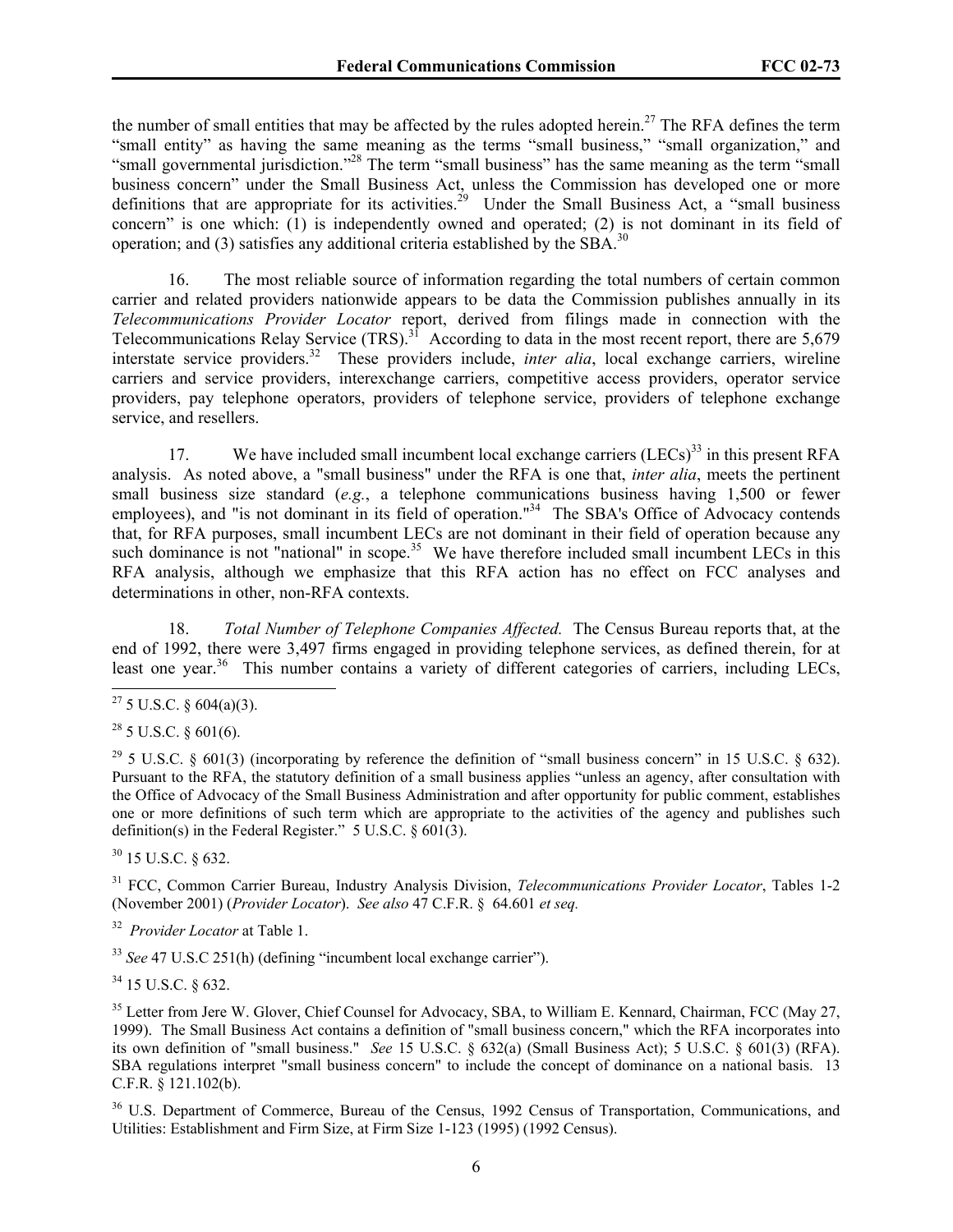interexchange carriers, competitive access providers, operator service providers, pay telephone operators, and resellers. It seems certain that some of these 3,497 telephone service firms may not qualify as small entities because they are not "independently owned and operated."<sup>37</sup> It seems reasonable to conclude that fewer than 3,497 telephone service firms are small entity telephone service that may be affected by these rules.

19. *Wireline Carriers and Service Providers.* The SBA has developed a definition of small entities for wireline telecommunications carriers. The Census Bureau reports that there were 2,321 such telephone companies in operation for at least one year at the end of  $1992$ .<sup>38</sup> According to the SBA's definition, such a small business telephone company is one employing no more than 1,500 persons.<sup>39</sup> All but 26 of the 2,321 wireline companies listed by the Census Bureau were reported to have fewer than 1,000 employees. Even if all 26 of the remaining companies had more than 1,500 employees, there would still be 2,295 wireline companies that might qualify as small entities. Although it seems certain that some of these carriers are not independently owned and operated, we are unable at this time to estimate with greater precision the number of wireline carriers and service providers that would qualify as small business concerns under SBA's definition. Therefore, we estimate that fewer than 2,295 communications wireline companies are small entities that may be affected by these rules.

20. *Local Exchange Carriers, Competitive Access Providers, Interexchange Carriers, Operator Service Providers, Payphone Providers, and Resellers.* Neither the Commission nor the SBA has developed a specific size standard definition for small LECs, competitive access providers (CAPS), interexchange carriers (IXCs), operator service providers (OSPs), payphone providers, or resellers. The closest applicable size standard for these carrier-types under SBA rules is for wireline telecommunications carriers and telecommunications resellers.<sup>40</sup> The most reliable source of information that we know regarding the number of these carriers nationwide appears to be the data that we collect annually in connection with the TRS.<sup>41</sup> According to our most recent data, there are  $1.329$  LECs,  $532$ CAPs, 229 IXCs, 22 OSPs, 936 payphone providers, and 710 resellers.<sup>42</sup> Although it seems certain that some of these carriers are not independently owned and operated, or have more than 1,500 employees, we are unable at this time to estimate with greater precision the number of these carriers that would qualify as small business concerns under the SBA's definition. Therefore, we estimate that there are fewer than 1,329 small entity LECs or small incumbent LECs, 532 CAPs, 229 IXCs, 22 OSPs, 936 payphone providers, and 710 resellers that may be affected by these rules.

## **4. Description of Projected Reporting, Recordkeeping and Other Compliance Requirements**

21. Future rules may require carriers within the 100 largest MSAs to be LNP-capable, regardless of whether they have received a specific request from another carrier to provide LNP. In addition, we may also require all carriers in the top 100 MSAs to participate in thousands-block number pooling, regardless of whether they are required to be LNP capable. These rules may also include carriers that were not previously included in the top 100 MSAs. These potential requirements and inclusions of

<sup>37</sup> *See generally* 15 U.S.C. § 632(a)(1).

<sup>38</sup> *1992 Census* at Firm Size 1-123 (based on previous SIC codes).

<sup>&</sup>lt;sup>39</sup> 13 C.F.R. § 121.201, North American Industry Classification System (NAICS) code 513310. The category of Telecommunications Resellers, NAICS code 513330 also has an associated business size standard of 1500 or fewer employees.

<sup>40 13</sup> C.F.R. § 121.201, NAICS codes 513310 and 513330.

<sup>41</sup> *See* 47 C.F.R. § 64.601 *et seq*.; *Provider Locator* at Table 1.

<sup>&</sup>lt;sup>42</sup> *Provider Locator* at Table 1. The total for resellers includes both toll resellers and local resellers.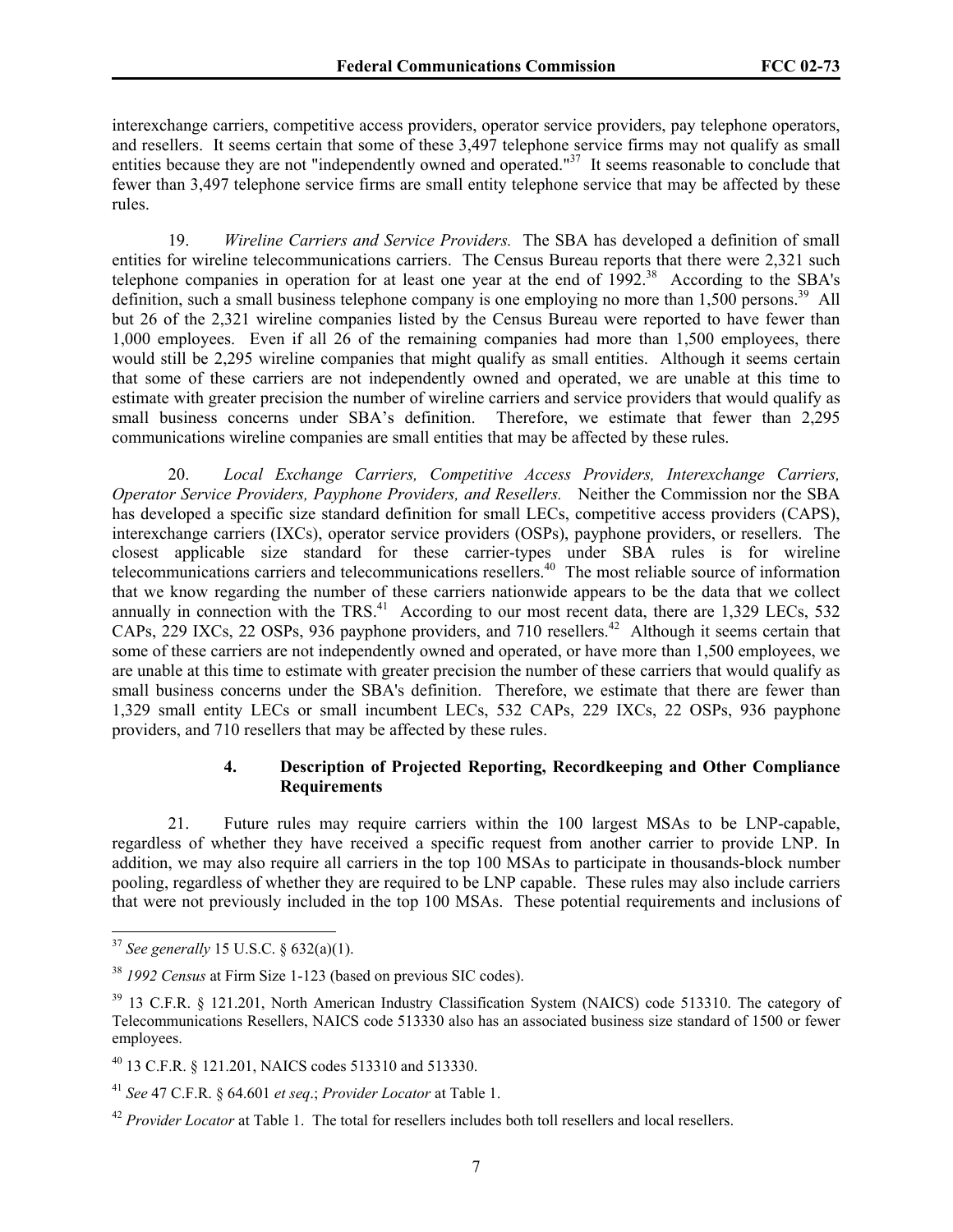new carriers may impose additional obligations on such carriers. Commenters should discuss whether such requirements would pose an unreasonable burden on any group of carriers including small carriers.

### **5. Steps Taken to Minimize Significant Economic Impact on Small Entities, and Significant Alternatives Considered**

22. The RFA requires an agency to describe any significant alternatives that it has considered in reaching its proposed approach, which may include the following four alternatives (among others): (1) the establishment of differing compliance or reporting requirements or timetables that take into account the resources available to small entities; (2) the clarification, consolidation, or simplification of compliance or reporting requirements under the rule for small entities; (3) the use of performance, rather than design, standards; and (4) an exemption from coverage of the rule, or any part thereof, for small entities<sup>43</sup>

23. This *Further Notice* may impact small entities that were not previously subject to our rules because they were not previously in the top 100 MSAs or were not otherwise required to be LNP or pooling-capable. These requirements, however, are not designed to impact small entities any differently than larger entities. Rather, these requirements are designed to promote nationwide, effective and efficient LNP and number pooling. Furthermore, in the *Further Notice*, we explore possible exemptions for small carriers. Specifically, we seek comment on whether certain small carriers that have switches either within the largest 100 MSAs or in areas adjoining the 100 largest MSAs, but provide service to no or few customers within the MSA, should be exempt from the LNP requirement.<sup>44</sup> Thus, we seek to avoid creating an overwhelming burden for those carriers that are not likely to receive a request for LNP. We also seek comment on whether certain small carriers, or classes of carriers that utilize numbering resources, should be exempt from the pooling requirements.45 In addition*,* we request that commenters address whether small or rural carriers should be able to opt out of participation in certain areas within combined MSAs upon a showing that there are no competing carriers in the applicable geographic area.<sup>46</sup>

## **6. Federal Rules that May Duplicate, Overlap, or Conflict With the Proposed Rules.**

24. None.

## **C. Initial Paperwork Reduction Act of 1995 Analysis**

25. This *Further Notice* contains either a proposed or modified information collection. As part of its continuing effort to reduce paperwork burdens, we invite the general public and the Office of Management and Budget (OMB) to take this opportunity to comment on the information collections contained in this *Further Notice,* as required by the Paperwork Reduction Act of 1995, Pub. L. No. 104- 13. Public and agency comments are due at the same time as other comments on this *Further Notice*; OMB comments are due 60 days from date of publication of this *Further Notice* in the Federal Register. Comments should address: (a) whether the proposed collection of information is necessary for the proper performance of the functions of the Commission, including whether the information shall have practical utility; (b) the accuracy of the Commission's burden estimates; (c) ways to enhance the quality, utility, and clarity of the information collected; and (d) ways to minimize the burden of the collection of information on the respondents, including the use of automated collection techniques or other forms of

 $^{43}$  5 U.S.C. § 603(c).

<sup>44</sup> *See* para. 8, *supra.* 

<sup>45</sup> *See* para. 9, *supra.*

<sup>46</sup> *See* para. 10, *supra.*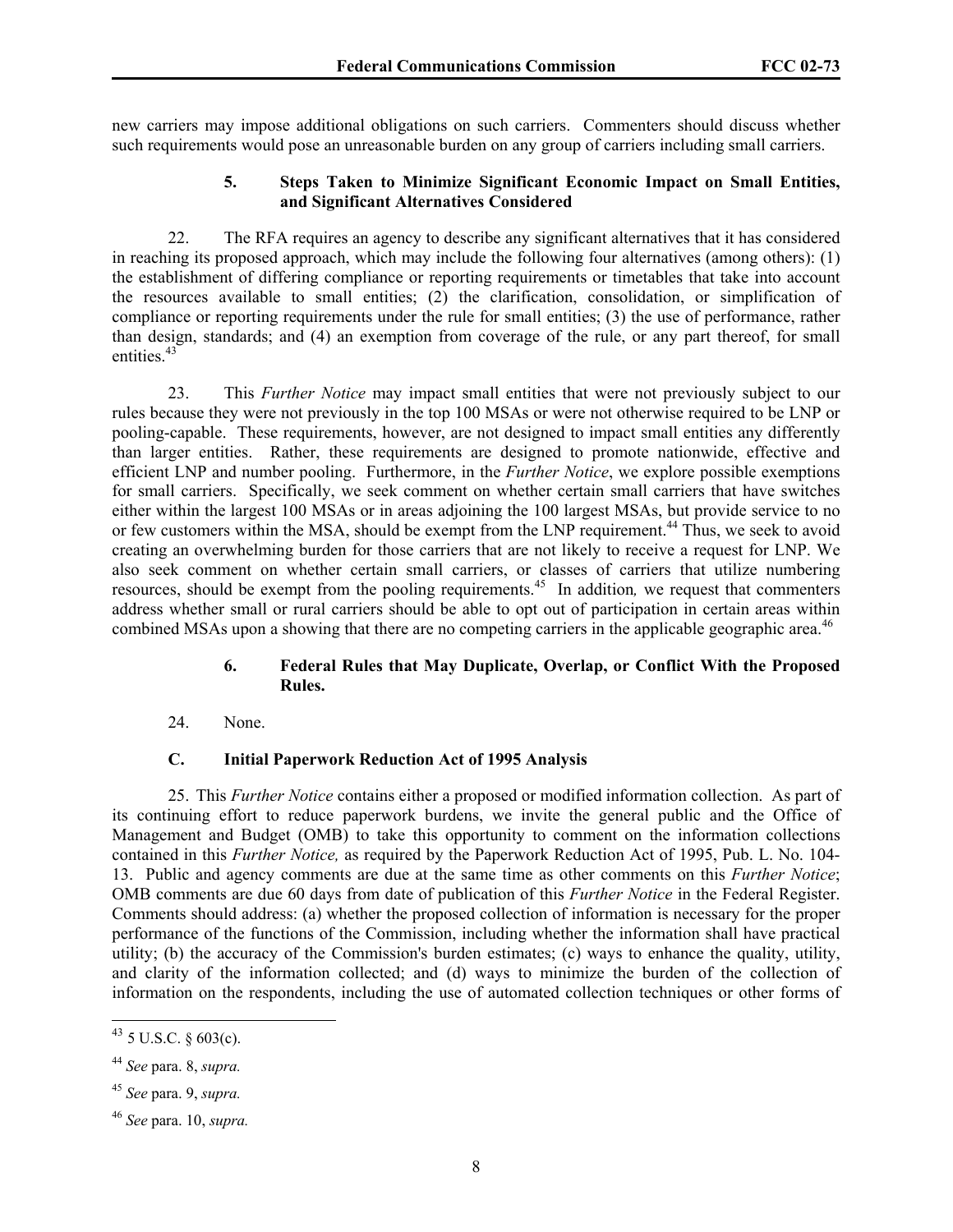information technology.

# **D. Comment Filing Procedures**

26. Pursuant to Sections 1.415 and 1.419 of the Commission's rules, 47 C.F.R. §§ 1.415, 1.419, interested parties shall file comments on or before thirty (30) days from the date of publication of this *Further Notice* in the Federal Register, and reply comments forty-five (45) days from the date of publication of this *Further Notice* in the Federal Register. Comments may be filed using the Commission's Electronic Comment Filing System (ECFS) or by filing paper copies. *See* Electronic Filing of Documents in Rulemaking Proceedings, 13 FCC Rcd 11322, 11326 (1998).

27. Comments filed through the ECFS can be sent as an electronic file via the Internet to <www.fcc.gov/e-file/ecfs.html>.Generally, only one copy of an electronic submission must be filed. If multiple docket or rulemaking numbers appear in the caption of this proceeding, however, commenters must transmit one electronic copy of the comments to each docket or rulemaking number referenced in the caption. In completing the transmittal screen, commenters should include their full name, Postal Service mailing address, and the applicable docket or rulemaking number. Parties may also submit electronic comments by Internet e-mail. To receive filing instructions for e-mail comments, commenters should send an e-mail to ecfs@fcc.gov, and should include the following words in the body of the message, "get form <your e-mail address>." A sample form and directions will be sent in reply. Or you may obtain a copy of the ASCII Electronic Transmittal From (FORM-ET) at  $\leq$ www.fcc.gov/efile/email.html>.

28. Parties who choose to file by paper must file an original and four copies of each filing, and are hereby notified that effective December 18, 2001, the Commission's contractor, Vistronix, Inc., will receive hand-delivered or messenger-delivered paper filings for the Commission's Secretary at a new location in downtown Washington, DC. The address is 236 Massachusetts Avenue, NE, Suite 110, Washington, DC 20002. The filing hours at this location will be 8:00 a.m. to 7:00 p.m. All hand deliveries must be held together with rubber bands or fasteners. Any envelopes must be disposed of before entering the building.

29. This facility is the only location where hand-delivered or messenger-delivered paper filings for the Commission's Secretary will be accepted. Accordingly, the Commission will no longer accept these filings at 9300 East Hampton Drive, Capitol Heights, MD 20743. In addition, this is a reminder that, effective October 18, 2001, the Commission discontinued receiving hand-delivered or messenger-delivered filings for the Secretary at its headquarters location at 445 12th Street, SW, Washington, DC 20554.

30. Other messenger-delivered documents, including documents sent by overnight mail (other than United States Postal Service (USPS) Express Mail and Priority Mail), must be addressed to 9300 East Hampton Drive, Capitol Heights, MD 20743. This location will be open 8:00 a.m. to 5:30 p.m. The USPS first-class mail, Express Mail, and Priority Mail should continue to be addressed to the Commission's headquarters at 445 12th Street, SW, Washington, DC 20554. The USPS mail addressed to the Commission's headquarters actually goes to our Capitol Heights facility for screening prior to delivery at the Commission.

| If you are sending this type of document or | It should be addressed for delivery to  |  |
|---------------------------------------------|-----------------------------------------|--|
| using this delivery method                  |                                         |  |
| Hand-delivered or messenger-delivered paper | 236 Massachusetts                       |  |
| filings for the Commission's Secretary      | Avenue, NE, Suite 110,                  |  |
|                                             | Washington, DC 20002 (8:00 to 7:00 p.m. |  |
| Other messenger-delivered documents,        | 9300 East Hampton Drive,                |  |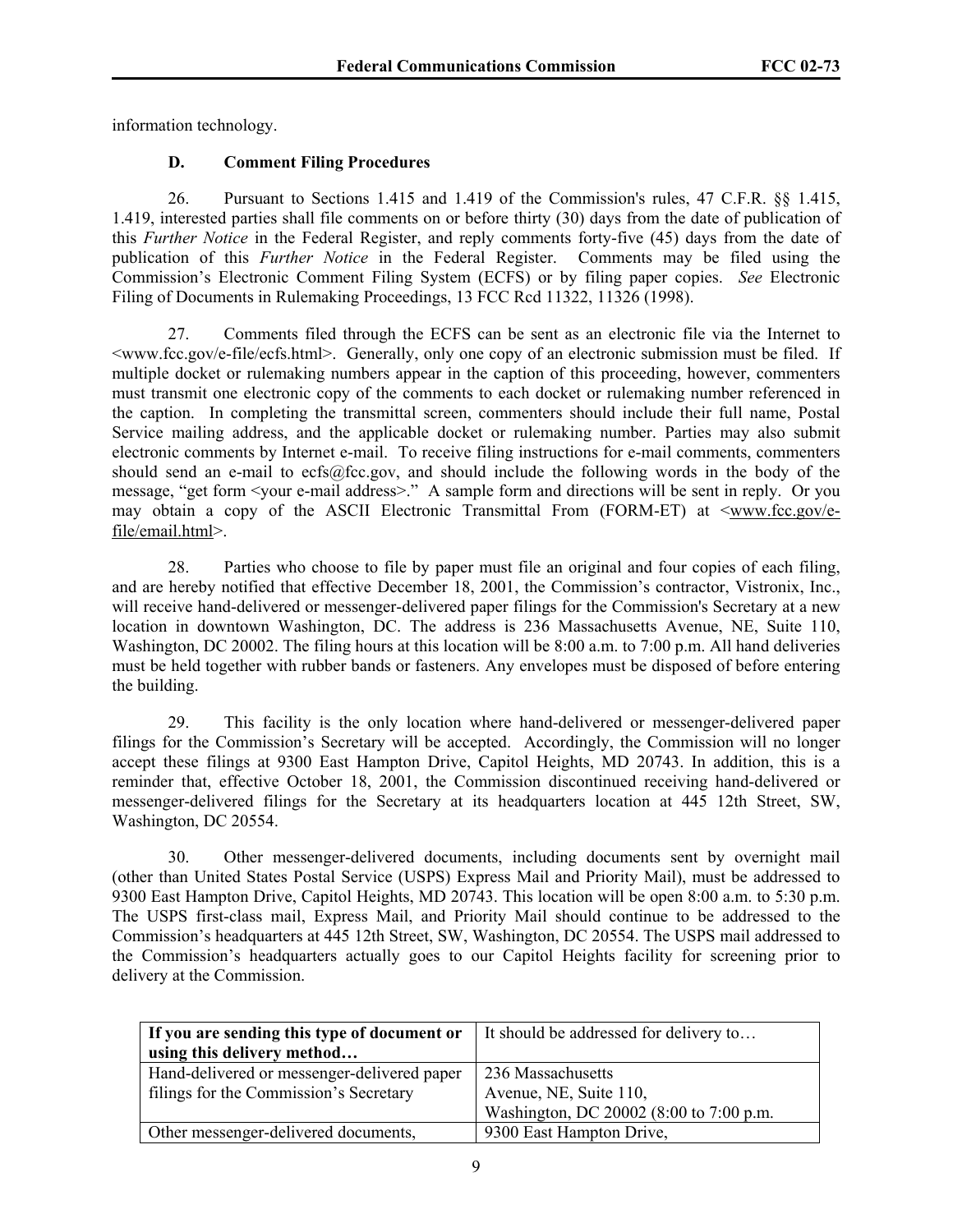| including documents sent by overnight mail<br>(other than United States Postal Service)<br><b>Express Mail and Priority Mail)</b> | Capitol Heights, MD 20743<br>$(8:00$ a.m. to 5:30 p.m.) |
|-----------------------------------------------------------------------------------------------------------------------------------|---------------------------------------------------------|
| United States Postal Service first-class mail,                                                                                    | 445 $12^{\text{th}}$ Street, SW                         |
| Express Mail, and Priority Mail                                                                                                   | Washington, DC 20554                                    |

31. Parties who choose to file by paper must file an original and four copies of each filing. If more than one docket or rulemaking number appears in the caption of this proceeding, commenters must submit two additional copies for each additional docket or rulemaking number. All filings must be sent to the Commission's Secretary, Magalie Roman Salas, Office of the Secretary, Federal Communications Commission,  $445 \frac{12^{\text{th}}}{\text{Street}}$ , S.W., Washington, D.C. 20554. Parties also should send three paper copies of their filing to Pam Slipakoff, Network Services Division, Common Carrier Bureau, Federal Communications Commission,  $445 \frac{12^{\text{th}}}{\text{Street, S.W., Room 4-C421, Washington, D.C. 20554.}}$ 

32. Written comments by the public on the proposed and/or modified information collections pursuant to the Paperwork Reduction Act of 1995, Pub. L. No. 104-13, are due on or before 30 days after date of publication in the Federal Register. Written comments must be submitted by the Office of Management and Budget (OMB) on the proposed and/or modified information collections on or before 60 days after date of publication in the Federal Register. In addition to filing comments with the Secretary, a copy of any comments on the information collections contained herein should be submitted to Judith B. Herman. Federal Communications Commission, Room 1-C804, 445 12<sup>th</sup> Street, S.W., Washington, DC 20554, or via the Internet to *j*oherman@fcc.gov and to Jeanette Thornton; her email address is JThornto@omb.eop.gov, OMB Desk Officer, 10236 NEOB,  $725 - 17<sup>th</sup>$  Street, N.W., Washington, D.C. 20503.

33. The full text of this document is available for public inspection and copying during regular business hours at the FCC Reference Information Center, Portals II, 445 12<sup>th</sup> Street, SW, Room CY-A257, Washington, DC, 20554. This document may also be purchased from the Commission's duplicating contractor, Qualex International, Portals II,  $445 \frac{12^{th}}{12^{th}}$  Street, SW, Room CY-B402, Washington, DC, 20554, telephone 202-863-2893, facsimile 202-863-2898, or via e-mail qualexint@aol.com**.** Alternative formats (computer diskette, large print, audio cassette and Braille) are available to persons with disabilities by contacting Brian Millin at (202) 418-7426, TTY (202) 418-7365, or at bmillin@fcc.gov.

34. Other requirements. Comments and reply comments must include a short and concise summary of the substantive arguments raised in the pleading. Comments and reply comments must also comply with section 1.49 and all other applicable sections of the Commissions rules. We also direct all interested parties to include the name of the filing party and the date of the filing on each page of their comments and reply comments. Comments and reply comments also must clearly identify the specific portion of this *Further Notice* to which a particular comment or set of comments is responsive. If a portion of a party's comments does not fall under a particular topic listed in the outline of this *Further Notice*, such comments must be included in a clearly labeled section at the beginning or end of the filing. For further information contact: Pam Slipakoff at (202) 418-7705 (voice), (202) 418-0484 (TTY), or pslipako@fcc.gov (e-mail).

# **V. ORDERING CLAUSES**

35. Accordingly, IT IS ORDERED, pursuant to the authority contained in Sections 1, 3, 4, 201-205, 251 of the Communications Act of 1934, as amended, 47 U.S.C. §§ 151, 153, 154, 201-205, and 251, this THIRD ORDER ON RECONSIDERATION is hereby adopted.